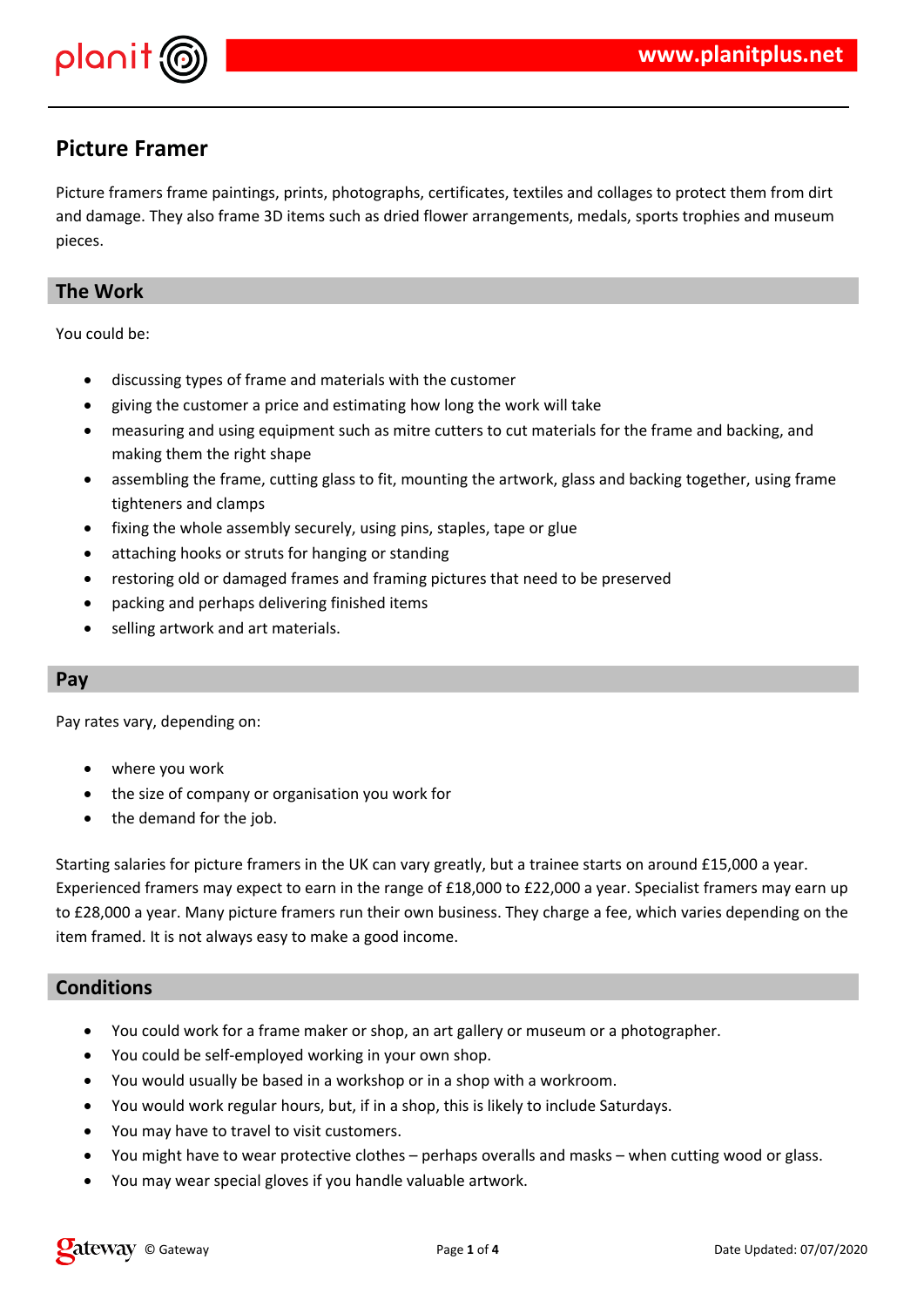

## **Getting In**

- A good general education is useful. In addition, English, Art and Design or a technological subject at National 4 or 5 may be helpful.
- You could take a private picture framing course or gain experience in a related craft industry before taking up this job.
- Some picture framers take a college course in art or design first. Courses are available at different levels from NC to HND and degrees.
- It is helpful to have a driving licence.

## **What Does It Take**

You should be:

- artistic, with a good eye for visual effect
- good with your hands
- patient
- able to concentrate and pay attention to detail
- able to work alone
- neat, accurate and methodical
- aware of current designs
- able to work to deadlines.

You also need:

- good business skills if you are self-employed
- good number skills for taking and calculating measurements
- good customer service skills
- health and safety awareness.

## **Training**

- Training is usually on the job, under the supervision of an experienced member of staff.
- You could prepare for the Guild Certified Framer (GCF) qualification from the Fine Art Trade Guild.
- The Fine Art Trade Guild also offers advanced framing qualifications in textiles and mount design and function.

## **Getting On**

- In larger organisations, it may be possible to gain promotion to a supervisory or management position.
- You could become a specialist in framing fine art, conservation items or high value limited edition prints.
- After suitable experience, you might be able to set up your own business. Some picture framers work part time, and have another job to supplement their income.
- Building strong links with local art organisations such as galleries and studios will help you establish yourself in self-employment.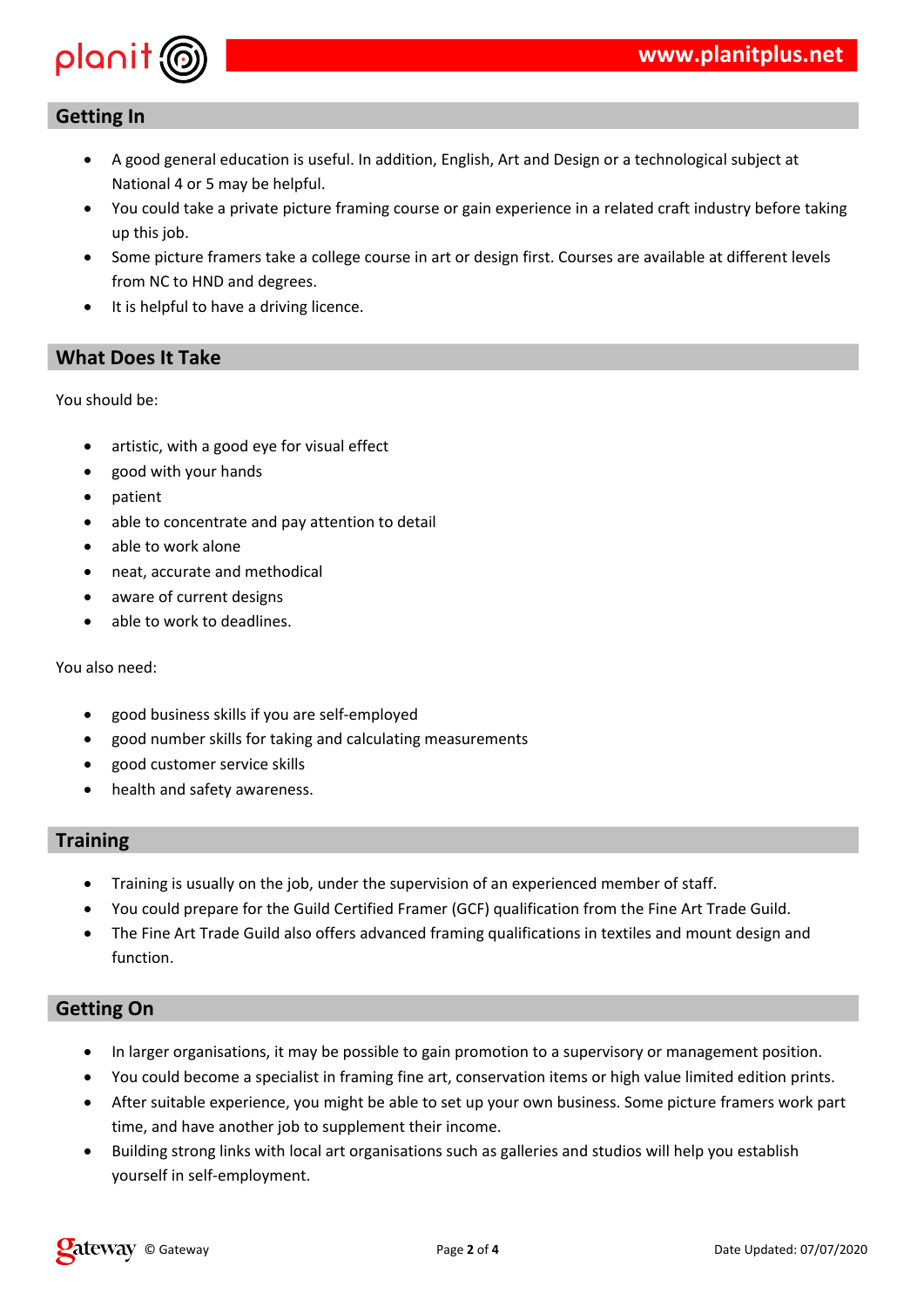$"$  #

%  $3$  $\mathbb{R}^{n+1}$ 

& '\$ % & (  $\begin{array}{c}\n\circ \\
5 \\
\circ\n\end{array}$ %  $\frac{\#}{\$}$  $\infty$  $\begin{array}{ccc} & & & & \\ | & & & \\ | & & & \\ | & & & \\ | & & & \end{array}$ <br>  $\begin{array}{ccc} | & & \\ | & & \\ | & & \end{array}$ <br>  $\begin{array}{ccc} | & & \\ | & & \\ | & & \end{array}$ <br>  $\begin{array}{ccc} | & & \\ | & & \\ | & & \end{array}$  $\begin{bmatrix} -1 & -0 \\ 2 & 8 \\ 8 & 8 \end{bmatrix}$  $\boldsymbol{\alpha}$  $\begin{array}{ccccccc}\n\text{5} & & & \text{6} & & & \text{6} & & \text{6} \\
\text{5} & & & \text{6} & & \text{6} & & \text{6} & & \text{6} \\
\text{6} & & & \text{6} & & \text{6} & & \text{6} & & \text{6} \\
\text{7} & & & \text{8} & & \text{8} & & \text{8} & & \text{8} & \text{8} & \\
\text{8} & & & \text{8} & & \text{8} & & \text{8} & & \text{8} & \\
\end{array}$  $\overline{\text{8}}$  $\&$  $\begin{array}{ccccccccc} &&&&&&&&\\ &&&&&&&&\\ &> &\$ & &&&&&&\\ &> &\$ & &&&&&&\\ &> &\$ & &&&&&&\\ &> &\$ & &&&&&&\\ &> &\$ & &&&&&&\\ &> &\$ & &&&&&&\\ &> &\$ & &&&&&&\\ &> &\$ & &&&&&&\\ &> &\$ & &&&&&&\\ &> &\$ & &&&&&&\\ &> &\$ & &&&&&&\\ \end{array}$  $\circledcirc$